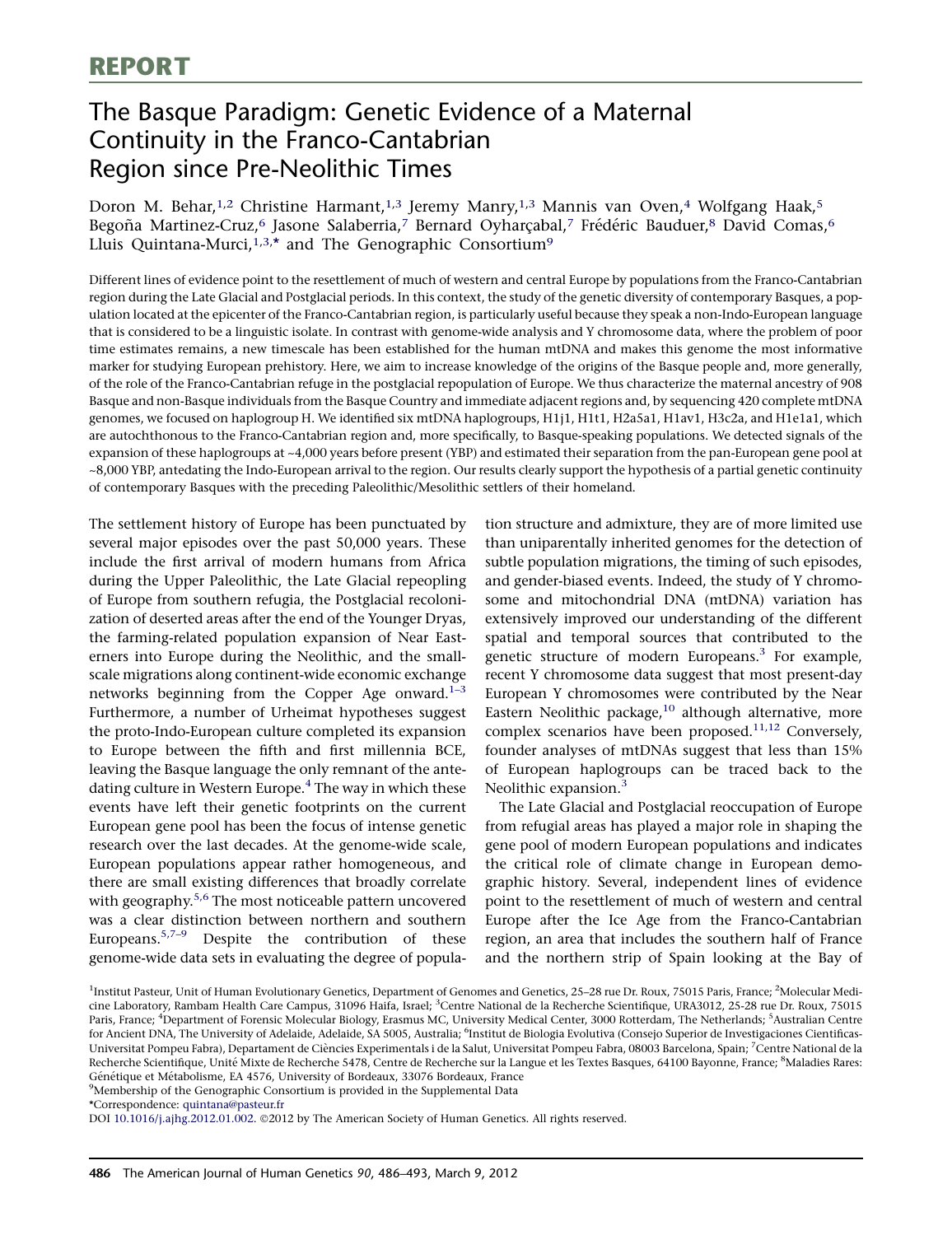<span id="page-1-0"></span>

Figure 1. Geographic Location of the Studied Populations

The sampling strategy adopted was centered on the Basque-speaking provinces and included the immediately adjacent non-Basquespeaking regions. Grey shaded areas correspond to regions where the Basque language is currently spoken. Individuals were sampled in 18 different regions that, on the basis of geographic location, linguistic affiliation and surnames, were grouped into six major zone categories. These include Zone A (in blue), French-speaking regions that historically spoke Gascon (Bigorre, Bearn, Chalosse); Zone B (in green), Basque-speaking regions located in France (Lapurdi/Baztan, Lapurdi Nafarroa, Zuberoa); Zone C (in gray), regions where Basque was spoken up to the last century (Roncal and Salazar valleys, central western Nafarroa, Araba); Zone D (in yellow), Basque-speaking regions located in Spain (northwestern Nafarroa, Gipuzkoa, southwestern Gipuzkoa, Bizkaia); Zone E (in orange), a Spanish-speaking region in the Basque country (western Bizkaia); and Zone F (in red), four Spanish-speaking regions (Cantabria, northern Burgos, La Rioja, northern Aragon). Details on sample size per region are provided in [Table S1.](#page-5-0)

Biscay. On the basis of archaeological data, the Franco-Cantabrian refuge seems to have been the most densely populated region of Europe throughout all the Upper Paleolithic;<sup>[1](#page-6-0)</sup> it has a strong signal of both range and size expansions at ~15,000 years before present (YBP) as the Magdalenian industry spread from the southwest into the rest of Europe.<sup>[2](#page-6-0)</sup> Genome-wide studies have revealed that the clinal distributions of some parameters are compatible with a prehistoric population expansion from southern to northern Europe,  $5,9$  but no indication of the time-depth of the underlying events has been provided. Here again, phylogeographic studies based on mtDNA variation have, by and large, supported the Franco-Cantabrian refuge scenario that all mtDNA haplogroups expanded from this region and present Late Glacial or Postglacial expansion times, that is H5 at  $~13,000$  YBP and V, H1, and H3 at  $\sim$ 11,000 YBP.<sup>[3,13–16](#page-6-0)</sup> In this context, the study of the Basques, unquestionably the most emblematic population inhabiting the Franco-Cantabrian region, can be particularly informative.

Above all, Basques are characterized by their unique language, Euskara, a non-Indo-European isolate that is not considered a member of any extant language family. The present-day Basque population is located on both sides of the western Pyrenees, and Basque is currently spoken by around 25% of the population. The corresponding area is divided into seven provinces, four in Spain and three in France (Figure 1). Toponymic data suggest a larger territory was previously occupied by ancient Basques, stretching from the Garonne River in the north to the Ebro River in the south. The linguistic isolation of the Bas-

ques, together with their outlier position with respect to a large set of classical genetic markers,  $17-19$  has strengthened the view of Basques as being a genetic isolate with the greatest degree of genetic continuity with the early European, Paleolithic hunter-gatherers. However, this popular vision has been challenged by a number of recent, differing studies.

At the genome-wide scale, Basques are close to other Europeans, $20-22$  and the genetic component dominating European populations is observed at the highest propor-tions among Basques.<sup>[20,23](#page-6-0)</sup> This quantitative distinctiveness of Basques has been nevertheless contested by another study.<sup>[24](#page-6-0)</sup> From a Y chromosome perspective, Basques are differentiated from other populations, with the exception of the neighboring Gascons,<sup>[25,26](#page-6-0)</sup> but the Mesolithic status of Basques has been challenged by a more recent study.<sup>[10](#page-6-0)</sup> From an mtDNA perspective, conflicting patterns have also emerged. All major mtDNA haplogroups observed among contemporary Basques are shared with the general European maternal pool.<sup>27-33</sup> Although haplogroup H has been shown to be the most dominant among Basques, $13,14$  very different frequencies of other minor haplogroups have been reported. Indeed, several rare mtDNA variants within H2a5, U8a, J1c1, and J2a have been suggested to be autochthonous to some Basque groups but are absent in others.  $31,34,35$  Likewise, distances between Basque populations have been found to be larger than between Basques and other Iberian groups, pointing to strong local isolation and limited gene flow between Basques and surrounding populations. $32$  This plethora of conflicting results, probably attesting to the complex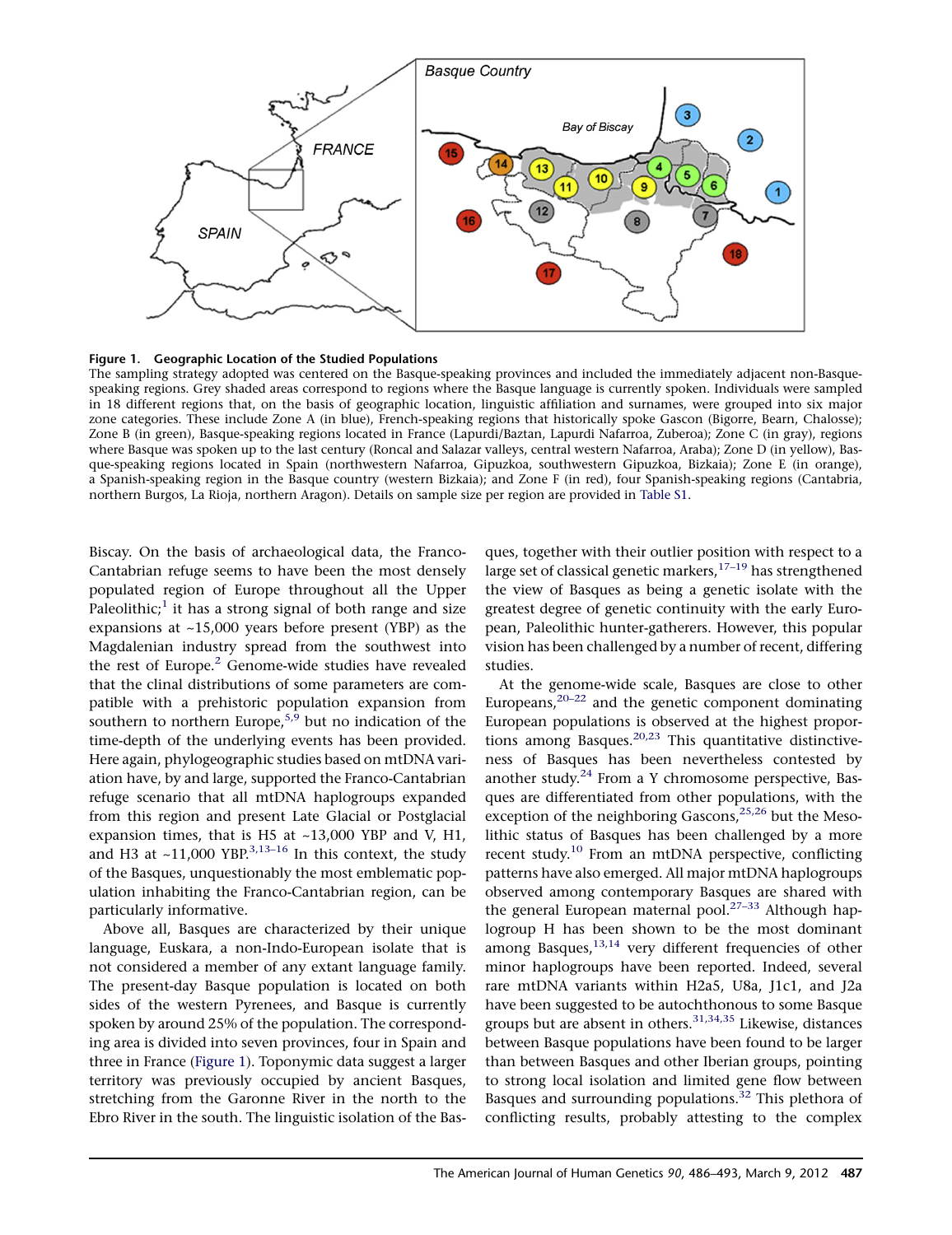demographic matrilineal history of Basques, have led to differing opinions regarding the putative genetic continuity between present-day Basques and Paleolithic Europeans[27–29,31,34,35](#page-6-0) and, more generally, with respect to the role played by the Franco-Cantabrian refuge in the postglacial recolonization of Europe.<sup>[13,32](#page-6-0)</sup>

We hypothesized that part of the uncertainty regarding the origin of the Basques might be attributed to the unsatisfying level of mtDNA resolution achieved so far. Indeed, most studies of the Basque population have been based solely on the sequencing of the hypervariable segment (HVS)-I or on complete mtDNA sequences of targeted, low-frequency haplogroups in few individuals.<sup>[34,35](#page-7-0)</sup> Furthermore, because the time-depth of the major European haplogroups is in the range of  $10,000-50,000$  YBP,<sup>[3](#page-6-0)</sup> the study of their variation is less relevant to the case of the Basques and the spread of Near Eastern farmers and Indo-European languages, which is considered to have occurred 3,000–7,000 YBP.<sup>[4](#page-6-0)</sup> It is possible, though, that a distinguishing feature will exist at the level of complete mtDNA sequences of specific haplogroups. Here, we aimed to increase knowledge of the origins of the Basque people, the putative genetic continuity between present-day Basques, and pre-Indo-European Neolithic peoples and, more generally, the role of the Franco-Cantabrian refuge in the Postglacial repopulation of Europe. To this end, we characterized the maternal ancestry of Basque- and non-Basque-speaking populations from the Franco-Cantabrian region and, by sequencing complete mtDNA genomes, we focused on haplogroup H—the most dominant haplogroup in Europeans and in Basques in particular (~45%).[13,14,34,36](#page-6-0) In contrast to genome-wide analysis and Y chromosome data where the problem of poor time estimates remains, a new timescale has been recently established for the mtDNA, $37$  making this genome at present the most informative marker for studying European prehistory.

We sampled a large collection of 908 individuals from 18 different geographic locations ([Figure 1](#page-1-0) and [Table S1,](#page-5-0) available online), from whom we collected detailed ethnological and geolinguistic data. Our sampling strategy was centered on the seven Basque-speaking provinces in France and Spain, here referred to as the ''Basque Country,'' and included the immediately adjacent non-Basque-speaking regions. Inclusion criteria comprised an autochthonous origin confirmed by surnames and birthplaces of each individual, their parents and grandparents. Furthermore, we favored the inclusion of participants of more than 60 years old to increase the probability of a deep local ancestry. On the basis of geographic location, linguistic affiliation, and surnames, individuals were attributed to six major zone categories: French-speaking regions that historically spoke Gascon (Zone A), Basque-speaking regions located in France (Zone B), regions where Basque was spoken up to the last century (Zone C), Basque-speaking regions located in Spain (Zone D), a Spanish-speaking region in the Basque Country (Zone E), and Spanish-speaking regions (Zone F)

([Figure 1](#page-1-0) and [Table S1\)](#page-5-0). It is worthy of mention that in the Spanish-speaking regions E and F, Basque languages have most likely been spoken up to medieval times  $(Zuazo<sup>38</sup>$  and references therein). For all individuals, written informed consent was obtained, and Ethics Committees at Institut Pasteur ( $n^{\circ}$  RBM 2005.012) and Universite´ Michel de Montaigne Bordeaux 3 approved all procedures.

To characterize the maternal ancestry of all individuals, we first typed a panel of 22 coding region SNPs that are diagnostic of the major haplogroups of the mtDNA phylogeny and sequenced the entire control region, including both HVS-I and HVS-II.<sup>[39](#page-7-0)</sup> Variable positions throughout the control region were determined from positions 16,024–16,569 and 1–573. The 22 coding region SNPs were analyzed on all samples by SNaPshot typing with the multiplex GenoCoRe22. $40$  We used this data set to assign each of the mtDNA genomes to its respective nodal haplogroup. The majority of samples, 420 of the 908 (46.3%), belonged to haplogroup H ([Table 1](#page-3-0) and [Table](#page-5-0) [S2](#page-5-0)), as expected in populations of western European descent.<sup>13,14,34,36</sup> All but three of the remaining samples belonged to haplogroups that characterize the western Eurasian mtDNA landscape, including U5, J1, J2, V, and T ([Table S2](#page-5-0)). One individual from the Basque-speaking region of Guipuzcoa and one from the Spanish-speaking region of Burgos belonged to the sub-Saharan African haplogroups L2 and L3h, supporting previous observations of low frequencies of sub-Saharan African hap-logroups in northern Iberia.<sup>[29,30,32](#page-6-0)</sup> In addition, one individual originating from the French region of Bigorre belonged to haplogroup C, which mostly characterizes East Asian populations.  $41,42$ 

To gain insight into the haplogroup that accounts for most of the maternal variation of populations from the Basque Country and immediately adjacent regions, we sequenced the complete mtDNA genomes of all individuals (i.e., 420 samples) belonging to haplogroup H. We then integrated these data into the global haplogroup H phylogeny, inferred from a large data set of complete mtDNA genomes from individuals of pan-European origin, and focused on the phylogenies of the specific haplogroups characterizing our sample from the Franco-Cantabrian region ([Figures S1–S6\)](#page-5-0). These phylogenies were reconstructed by evaluating all previously published and novel haplogroup H complete mtDNA sequences in order to identify the most parsimonious solution and aided by the mtPhyl software. The 420 samples could be assigned to 129 different haplogroup H sub-haplogroups, with 59 appearing as singletons (Tables S3 and [S4\)](#page-5-0). Remarkably, although three different haplotypes were required to support the labeling of a new haplogroup, only nine (2.1%) samples could not be related to either a previously or a herein described haplogroup and were therefore labeled as H. Numerous haplotypes matched previously reported complete mtDNA sequences sampled throughout the European continent. However, our analyses revealed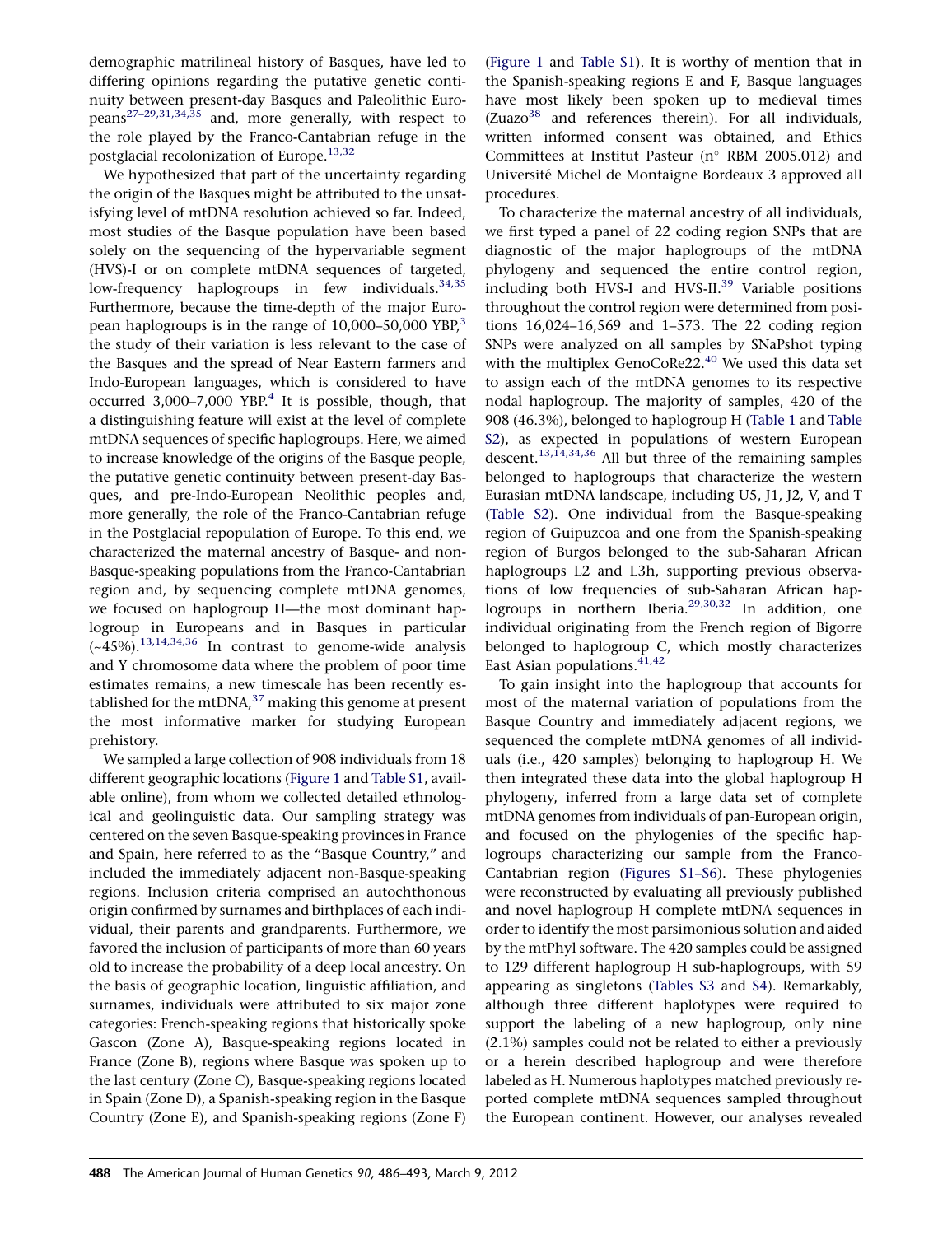<span id="page-3-0"></span>

|                                                    | <b>Geographic Zones</b> |      |      |      |      |      |              |  |
|----------------------------------------------------|-------------------------|------|------|------|------|------|--------------|--|
|                                                    | A                       | в    | C    | D    | E.   | F    | <b>Total</b> |  |
| Sample size                                        | 164                     | 193  | 175  | 231  | 21   | 124  | 908          |  |
| H samples                                          | 61                      | 82   | 78   | 125  | 14   | 60   | 420          |  |
| H frequency                                        | 37.2                    | 42.5 | 44.6 | 54.1 | 66.7 | 48.4 | 46.3         |  |
| <b>Autochthonous H Haplogroups<sup>a</sup></b>     |                         |      |      |      |      |      |              |  |
| H1av1                                              | 0.0                     | 1.0  | 0.6  | 2.6  | 0.0  | 0.8  | 1.1          |  |
| H1av1a                                             | 0.0                     | 1.0  | 0.0  | 2.2  | 0.0  | 0.0  | 0.8          |  |
| H1e1a1                                             | 3.1                     | 3.1  | 0.6  | 0.0  | 0.0  | 0.0  | 1.3          |  |
| H111                                               | 0.0                     | 0.5  | 4.0  | 2.6  | 9.5  | 0.8  | 1.9          |  |
| H1j1a                                              | 0.6                     | 0.5  | 0.6  | 0.9  | 0.0  | 1.6  | 0.8          |  |
| $H1$ j $1a1$                                       | 0.0                     | 0.0  | 0.0  | 1.3  | 0.0  | 0.0  | 0.3          |  |
| $H1$ j $1a2$                                       | 1.2                     | 1.6  | 0.0  | 0.0  | 0.0  | 0.0  | 0.6          |  |
| $H1$ j $1b$                                        | 0.0                     | 2.6  | 0.6  | 3.9  | 0.0  | 0.0  | 1.7          |  |
| H <sub>1</sub> 1c                                  | 0.0                     | 0.0  | 0.0  | 2.2  | 0.0  | 0.0  | 0.6          |  |
| H1t1                                               | 0.0                     | 0.0  | 1.1  | 0.4  | 0.0  | 0.0  | 0.3          |  |
| H1t1a                                              | 1.8                     | 3.6  | 2.9  | 3.0  | 0.0  | 1.6  | 2.6          |  |
| H1t1a1                                             | 0.0                     | 0.0  | 0.0  | 3.0  | 0.0  | 0.0  | 0.8          |  |
| H <sub>2</sub> a5a1                                | 2.4                     | 0.5  | 0.0  | 2.2  | 0.0  | 0.0  | 1.1          |  |
| H <sub>2</sub> a5a1a                               | 0.6                     | 1.0  | 0.6  | 3.5  | 0.0  | 0.0  | 1.3          |  |
| H <sub>3</sub> c <sub>2a</sub>                     | 0.6                     | 1.6  | 2.3  | 1.3  | 0.0  | 0.0  | 1.2          |  |
| H3c2a1                                             | 0.0                     | 1.6  | 0.0  | 0.0  | 0.0  | 0.0  | 0.3          |  |
| Total frequency<br>of autochthonous<br>haplogroups | 10.4                    | 18.7 | 13.1 | 29.0 | 9.5  | 4.8  | 16.6         |  |
| Proportion of<br>autochthonous<br>H variation      | 27.9                    | 43.9 | 29.5 | 53.6 | 14.3 | 10.0 | 36.0         |  |

<sup>a</sup> Frequency of autochthonous haplogroups in the different geographic zones of the Basque Country and adjacent regions.

six dominant haplogroups that display an internal structure within the Basque Country and bordering regions and explain 17% of all mtDNA variation and 36% of haplogroup H variation of our data set (Table 1). These haplogroups, in descending order of frequency, included H1j1, H1t1, H2a5a1, H1av1, H3c2a and H1e1a1 [\(Figure 2\)](#page-4-0). Only H1j1, H1t1 and H2a5a1 have been previously labeled,<sup>[32,34,43,44](#page-7-0)</sup> and the remaining three are baptized herein for the first time. Of these haplogroups, only H2a5a1 has been previously suggested to be autochthonous to the Basque Country.[32,34,43,44](#page-7-0) Most importantly, these six haplogroups were found to be virtually absent in the comparative data set of more than 7,000 complete mtDNA genomes (D.M.B., unpublished data) from populations of predominantly western European origin.

The most dominant H haplogroup of the Franco-Cantabrian region is H1j1, which accounts for 12.4% of haplogroup H variation of our data set ([Figure S1](#page-5-0)). This haplogroup has only been observed in four previously reported individuals of Basque origin (D.M.B., unpublished data). $43$  Likewise, haplogroup H1t1, which explains 8.1% of haplogroup H variation, displays its highest frequencies in the Basque-speaking populations from France and Spain, and has been previously observed only among Basques (Figure  $S2$ ).<sup>[32](#page-7-0)</sup> Haplogroup H2a5 accounted for 5.2% of haplogroup H variation. Here, we have further resolved the phylogeny of H2a5, now termed H2a5a1, and all previously reported individuals carrying this hap-logroup<sup>[34,44](#page-7-0)</sup> belong indeed to the herein refined H2a5a1a ([Figure S3](#page-5-0)). Haplogroup H1av1, which accounts for 4% of H haplogroup variation, has been found so far only in our data set and its distribution is restricted to Basquespeaking populations and immediately adjacent Spanishspeaking populations ([Figure S4](#page-5-0)). Finally, haplogroups H3c2a ([Figure S5\)](#page-5-0) and H1e1a1 [\(Figure S6](#page-5-0)), which explain 3.3% and 2.9% of haplogroup H variation, respectively, have each been observed only once in a composite sample from Spain.<sup>[13](#page-6-0)</sup> Overall, the exclusive geographic distribution of H1j1, H1t1, H2a5a1, H1av1, H3c2a, and H1e1a1 among Basque-speaking populations and immediately adjacent populations and their absence from a large data set of populations of western European-descent strongly suggest that these haplogroups are indeed autochthonous to the region.

Furthermore, significant matrilineal structure within this geographic region was observed in our database. The frequency of haplogroup H per se was not significantly different between the six geographic zones (Table 1), indicating that the mere comparison of low-resolved haplogroups is not informative enough to detect fine population structure. However, the proportions of the autochthonous haplogroups varied dramatically, and significantly, between Basque- and non-Basque-speaking regions ( $\chi^2$  test,  $p < 0.01$ ). These six haplogroups accounted cumulatively for 44%–54% of the total haplogroup H variation among Basque-speaking populations from France and Spain (zones B and D), whereas only for 10%–14% among Spanish-speaking regions (zones E and F) (Table 1). Intermediate frequencies of  $~28\%$  were observed in French-speaking regions and in Spanish regions that historically spoke Basque (zones A and C). The somewhat closer affinity between French speakers (i.e., Gascons) and Basque speakers than between Spanish speakers and Basque speakers is concordant with previous observations based on the Y chromosome.  $^{25,26}$  $^{25,26}$  $^{25,26}$ 

We next estimated the time-depth of these autochthonous haplogroups within the H phylogeny, by means of the  $\rho$  statistic (mean sequence divergence from the inferred ancestral haplotype) by using a mutation rate estimate for the complete mtDNA sequence and a correction for purifying selection.<sup>[37](#page-7-0)</sup> All autochthonous H haplogroups coalesce at recent times ranging from 3,187 to 5,057 YBP with an average of 3,836 YBP [\(Table 2\)](#page-5-0). These time estimates attest to a rather homogeneous signal of expansion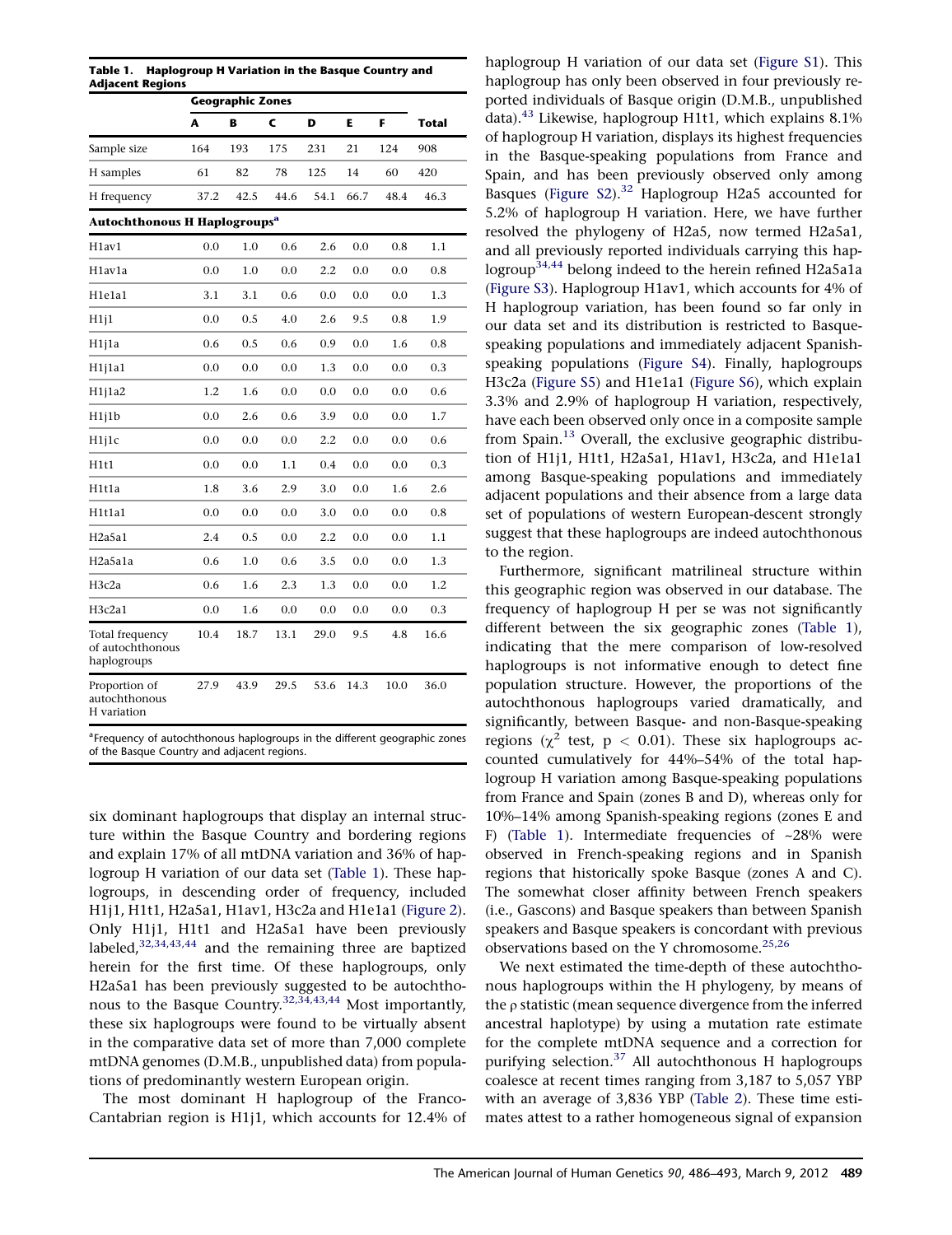<span id="page-4-0"></span>

for these autochthonous haplogroups, which overlaps with the late Neolithic period in some parts of Europe as well as with the subsequent Copper and Bronze Ages. To further expand our understanding of the temporal origin of these haplogroups, we estimated the ages at which they split from their phylogenetically closest European relatives ([Figures S1–S6\)](#page-5-0), not accounting for other possible branches descending from the same root. We found their separation times to range between 5,854 and 14,011 YBP ([Table 2\)](#page-5-0). Our findings that the splitting ages of these autochthonous haplogroups precede the putative arrival of the Near Eastern farmers, and possibly the Indo-European languages, to one of the westernmost parts of Europe strongly attest to a genetic continuity of contemporary Basques with the earlier Paleolithic and/or Mesolithic peoples of the region.

Collectively, our analyses of a large sample of complete mtDNA genomes demonstrate the need for such highresolution sequence-based studies and large comparative databases to uncloak maternal ancestry patterns and subtle levels of population stratification. These patterns were previously masked in studies based on the typing of preascertained panels of coding region SNPs and/or HVS-I/II sequence variation. Specifically, the study of Basque populations, located at the epicenter of the region that was a major source for the repopulation of Europe after the Ice Age, further improves our understanding of the maternal ancestry of the modern inhabitants of the Franco-Cantabrian region and, more generally, of Euro-

### Figure 2. Phylogenetic Tree of the Six Autochthonous Haplogroups

The phylogeny represents the roots of H1j1, H1t1, H2a5a1, H1av1, H3c2a, and H1e1a1 and their coalescence age estimates based on complete mtDNA sequences. Mutations shown on the branches indicate the actual descendant nucleotide state relative to the root of haplogroup H. Detailed phylogenies of each of the six autochthonous haplogroups are presented in [Figures](#page-5-0) [S1–S6](#page-5-0).

pean prehistory. First, the haplogroup H dissection indicates that populations from the Basque Country and adjacent regions, rather than the Basque population per se, are characterized by numerous lowfrequency autochthonous haplogroups, each explaining ~2%–6% of the region's contemporary maternal ancestry, along with other H haplogroups that present a pan-European distribution and are observed at even lower frequencies. However, the autochthonous haplogroups are clearly more frequent within contemporary Basque speakers. Second, the identification of these autochthonous haplogroups attests

to some period of genetic isolation of populations inhabiting the region from the rest of Europe. Interestingly, such a partial genetic isolation of the Basques well parallels their linguistic affiliation, as they speak a language that is considered a linguistic isolate. Third, our findings suggest that the contemporary haplogroup H variation observed among Basque populations can be traced back to at least two different temporal sources. One ancient deme, preceding the arrival of Indo-European peoples and languages to the region, is represented today by a number of surviving autochthonous haplogroups, H1j1, H1t1, H2a5a1, H1av1, H3c2a, and H1e1a1, which diverged from the pan-European mtDNA pool ~8,000 years ago and experienced successive expansions at ~4,000 YBP. A more recent genetic contribution to the region is attested to by the seemingly punctuated introgression of pan-European H haplogroups, which are shared with other European populations, through the historical events affecting this region in the last millennia.

More generally, the end of the glacial period marked the beginning of a flourishing way of life in Europe, where populations from the Franco-Cantabrian region became more sedentary and underwent considerable population growth. $2$  This left some postglacial imprints in the current genetic landscape of neighboring populations, as suggested by the various mtDNA haplogroups originating in the region (e.g., H1, H3, V, and U5b), many derived subhaplogroups of which are observed today not only among most Europeans<sup>[3,13–15](#page-6-0)</sup> but also among North Africans.<sup>[45–47](#page-7-0)</sup>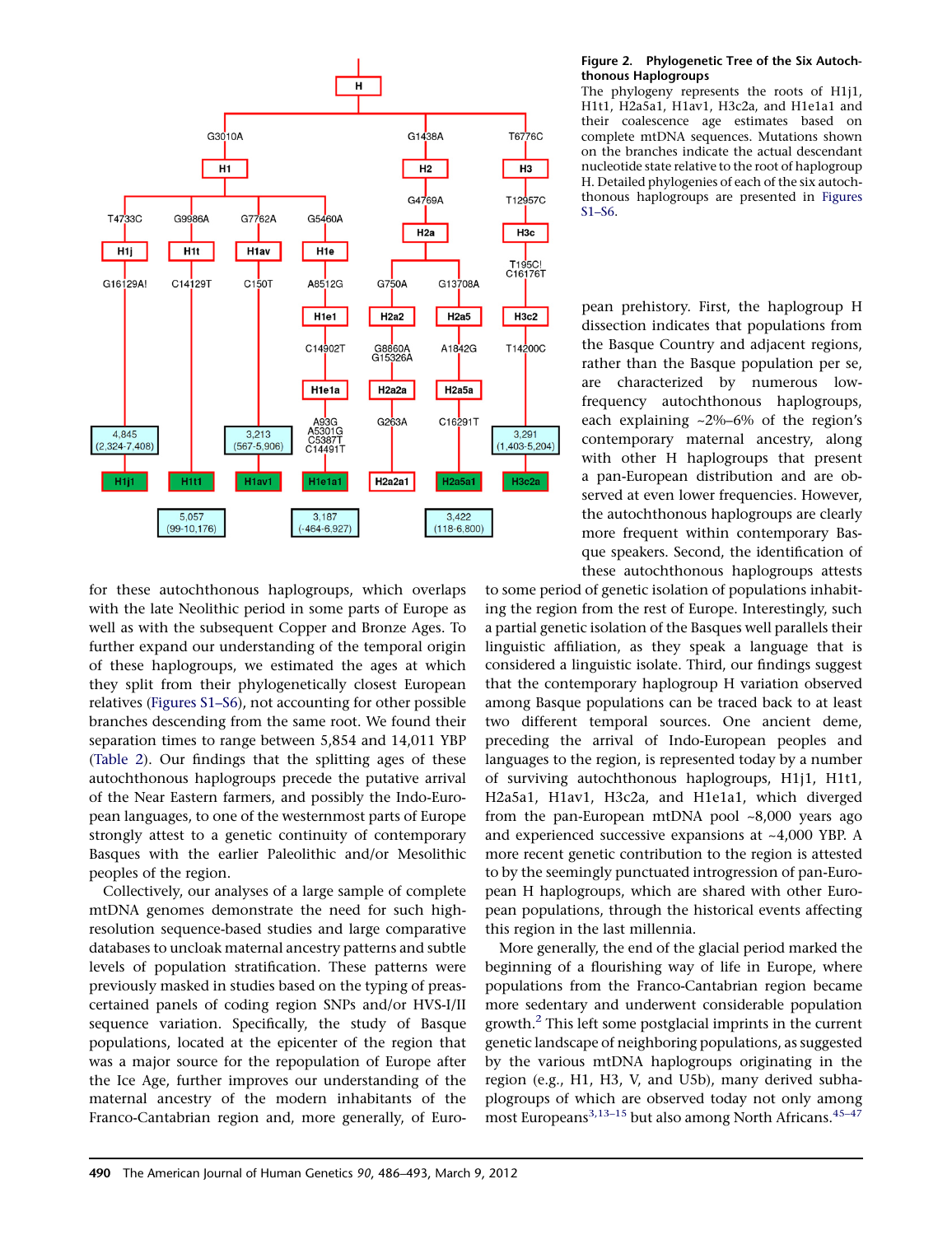<span id="page-5-0"></span>Table 2. Time Estimates of the Six Autochthonous Haplogroups

| <b>Haplogroup</b>                   | N <sup>a</sup> | Percentage | Rho  | <b>Standard Error</b> | <b>Age Estimate (in Years)</b> | 95% Confidence Interval (in Years) |  |  |  |  |  |
|-------------------------------------|----------------|------------|------|-----------------------|--------------------------------|------------------------------------|--|--|--|--|--|
| <b>Coalescence Age</b>              |                |            |      |                       |                                |                                    |  |  |  |  |  |
| H1j1                                | 52             | 12.4%      | 1.86 | 0.49                  | 4845                           | $2324 - 7408$                      |  |  |  |  |  |
| H1t1                                | 34             | 8.1%       | 1.94 | 0.97                  | 5057                           | 99 - 10176                         |  |  |  |  |  |
| H <sub>2a5a1</sub>                  | 22             | 5.2%       | 1.33 | 0.65                  | 3422                           | $118 - 6800$                       |  |  |  |  |  |
| H1av1                               | 17             | 4.0%       | 1.24 | 0.52                  | 3213                           | 567 - 5906                         |  |  |  |  |  |
| H <sub>3</sub> c <sub>2a</sub>      | 14             | 3.3%       | 1.27 | 0.37                  | 3291                           | 1403 - 5204                        |  |  |  |  |  |
| H1e1a1                              | 12             | 2.9%       | 1.23 | 0.72                  | 3187                           | $-464 - 6927$                      |  |  |  |  |  |
| <b>Splitting Age</b>                |                |            |      |                       |                                |                                    |  |  |  |  |  |
| H1j1                                | 52             | 12.4%      | 2.86 | 1.11                  | 7514                           | 1764 - 13470                       |  |  |  |  |  |
| H1t1                                | 34             | 8.1%       | 2.94 | 1.39                  | 7730                           | 554 - 15227                        |  |  |  |  |  |
| H <sub>2</sub> a5a1                 | 22             | 5.2%       | 2.33 | 1.19                  | 6094                           | $-6 - 12434$                       |  |  |  |  |  |
| H1av1                               | 17             | 4.0%       | 2.24 | 1.13                  | 5854                           | 65 - 11860                         |  |  |  |  |  |
| H <sub>3</sub> c <sub>2a</sub>      | 14             | 3.3%       | 2.27 | 1.07                  | 5934                           | 443 - 11619                        |  |  |  |  |  |
| H1e1a1                              | 12             | 2.9%       | 5.23 | 2.13                  | 14011                          | 2729 - 26000                       |  |  |  |  |  |
| <sup>a</sup> Number of individuals. |                |            |      |                       |                                |                                    |  |  |  |  |  |

However, our data show that the postglacial period also left some genetic footprints in the source populations of such major population expansions. This is clearly demonstrated by the various H haplogroups, including H1j1, H1t1, H2a5a1, H1av1, H3c2a, and H1e1a1, which are today restricted to the Franco-Cantabrian region and, more specifically, to Basque-speaking populations. These autochthonous haplogroups are shared, in some cases, with their immediate neighbors, suggesting gene flow between Basques and non-Basque-speaking peoples of the Franco-Cantabrian region and/or that the geographic extension of the Basque-speaking peoples used to be larger than thought today. We anticipate, however, that the same level of resolution used in the case study of the Basques at the European scale will reveal the presence of lowfrequency autochthonous haplogroups in other regions of Europe, such as the case of the U5b3a1a clade that distinc-tively characterizes the people of Sardinia,<sup>[48](#page-7-0)</sup> shedding further light on the demographic history of the European continent. However, our results are particularly meaningful in the case of the Basques because they are concordant with a genetic continuity since postglacial times to the present day, as a possible vehicle for the preservation of the unique Basque language.

In conclusion, our study has identified six autochthonous haplogroups, which explain 36% of the contemporary variation of haplogroup H in the region, restricted to Basque-speaking peoples and their immediate neighbors and virtually absent in the rest of Europe. In light of this, our data provide support for the hypothesis of a partial genetic continuity of contemporary Basques lato sensu the historical Basque Country—with the earlier settlers of their homeland since pre-Neolithic times.

## Supplemental Data

Supplemental Data include the complete list of Genographic Consortium members, six figures and four tables and can be found with this article online at <http://www.cell.com/AJHG/>.

### Acknowledgments

We warmly thank all study participants. This work was supported by the Institut Pasteur, National Geographic, and the Histoire des populations et variation linguistique dans les Pyrénées de l'Ouest project, which received funding from the Conseil Régional d'Aquitaine, the Conseil Général des Pyrénées-Atlantiques, the Conseil des Elus du Pays-Basque, and the Centre National de la Recherche Scientifique interdisciplinary program Origine de l'Homme, des Langues et du Langage. This study also benefited from the support of Department of Hematology, Centre Hospitalier de la Côte Basque, in Bayonne, and Association Sang 64. We are grateful to the many contributors for their valuable help with the recruitment of samples, especially to Estibaliz Montoya, and to David Basterot and Tristan Carrère for technical assistance.

Received: November 23, 2011 Revised: December 21, 2011 Accepted: January 3, 2012 Published online: February 23, 2012

### Web Resources

The URL for data presented herein is as follows:

mtPhyl, <http://eltsov.org/mtphyl.aspx>

#### Accession Numbers

The GenBank accession numbers for the 420 complete mtDNA sequences reported in this paper are JQ324516–JQ324935.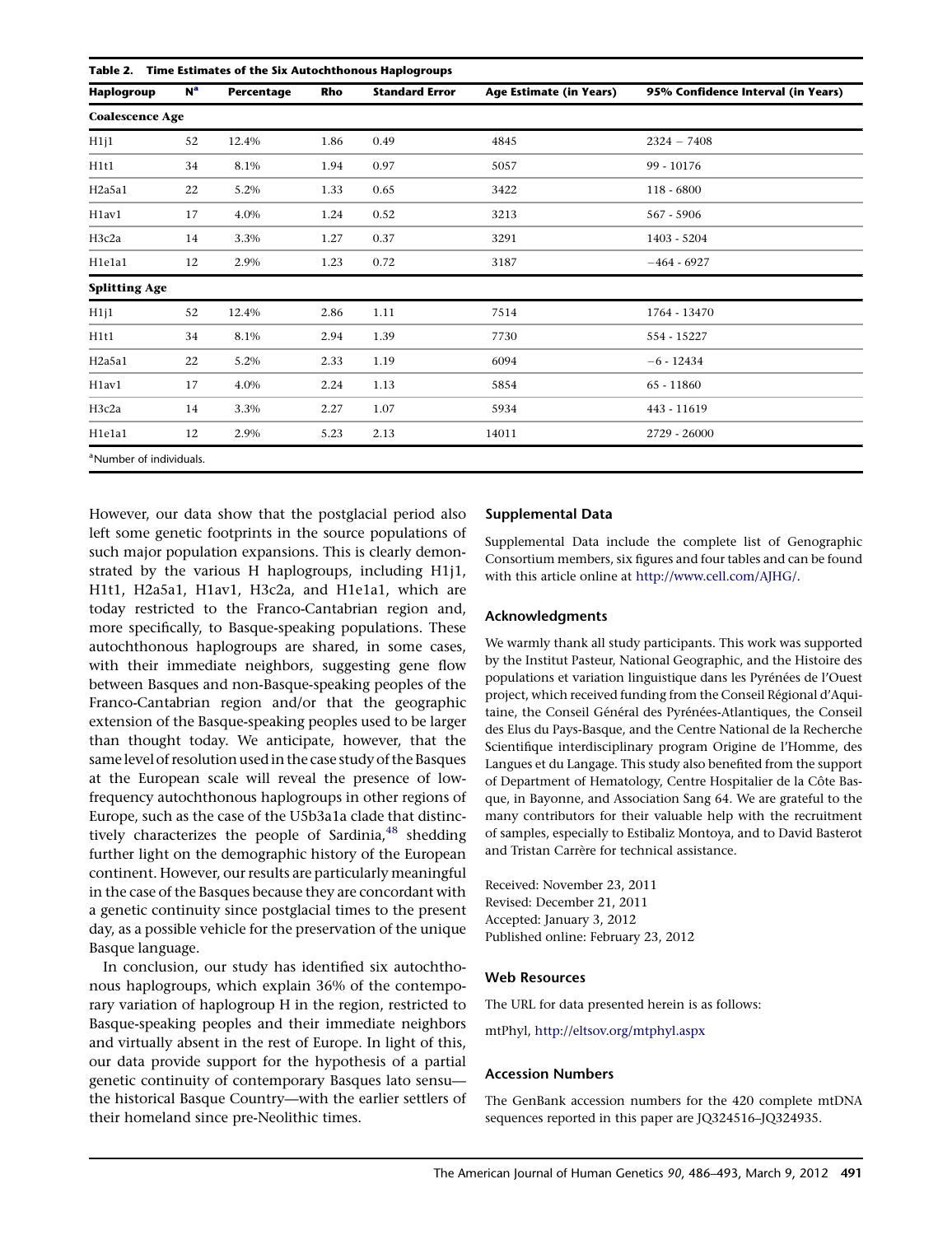## <span id="page-6-0"></span>References

- 1. Gamble, C., Davies, W., Pettitt, P., Hazelwood, L., and Richards, M. (2005). The archaeological and genetic foundations of the European population during the Late Glacial: Implications for 'agricultural thinking'. Cambridge. Archaeol. J. 15, 193–223.
- 2. Gamble, C., Davies, W., Pettitt, P., and Richards, M. (2004). Climate change and evolving human diversity in Europe during the last glacial. Philos. Trans. R. Soc. Lond. B Biol. Sci. 359, 243–253, discussion 253–254.
- 3. Soares, P., Achilli, A., Semino, O., Davies, W., Macaulay, V., Bandelt, H.J., Torroni, A., and Richards, M.B. (2010). The archaeogenetics of Europe. Curr. Biol. 20, R174–R183.
- 4. Diamond, J., and Bellwood, P. (2003). Farmers and their languages: The first expansions. Science 300, 597–603.
- 5. Lao, O., Lu, T.T., Nothnagel, M., Junge, O., Freitag-Wolf, S., Caliebe, A., Balascakova, M., Bertranpetit, J., Bindoff, L.A., Comas, D., et al. (2008). Correlation between genetic and geographic structure in Europe. Curr. Biol. 18, 1241–1248.
- 6. Novembre, J., Johnson, T., Bryc, K., Kutalik, Z., Boyko, A.R., Auton, A., Indap, A., King, K.S., Bergmann, S., Nelson, M.R., et al. (2008). Genes mirror geography within Europe. Nature 456, 98–101.
- 7. Seldin, M.F., Shigeta, R., Villoslada, P., Selmi, C., Tuomilehto, J., Silva, G., Belmont, J.W., Klareskog, L., and Gregersen, P.K. (2006). European population substructure: Clustering of northern and southern populations. PLoS Genet. 2, e143.
- 8. Bauchet, M., McEvoy, B., Pearson, L.N., Quillen, E.E., Sarkisian, T., Hovhannesyan, K., Deka, R., Bradley, D.G., and Shriver, M.D. (2007). Measuring European population stratification with microarray genotype data. Am. J. Hum. Genet. 80, 948–956.
- 9. Auton, A., Bryc, K., Boyko, A.R., Lohmueller, K.E., Novembre, J., Reynolds, A., Indap, A., Wright, M.H., Degenhardt, J.D., Gutenkunst, R.N., et al. (2009). Global distribution of genomic diversity underscores rich complex history of continental human populations. Genome Res. 19, 795–803.
- 10. Balaresque, P., Bowden, G.R., Adams, S.M., Leung, H.Y., King, T.E., Rosser, Z.H., Goodwin, J., Moisan, J.P., Richard, C., Millward, A., et al. (2010). A predominantly neolithic origin for European paternal lineages. PLoS Biol. 8, e1000285.
- 11. Cruciani, F., Trombetta, B., Antonelli, C., Pascone, R., Valesini, G., Scalzi, V., Vona, G., Melegh, B., Zagradisnik, B., Assum, G., et al. (2011). Strong intra- and inter-continental differentiation revealed by Y chromosome SNPs M269, U106 and U152. Forensic Sci. Int. Genet. 5, e49–e52.
- 12. Myres, N.M., Rootsi, S., Lin, A.A., Järve, M., King, R.J., Kutuev, I., Cabrera, V.M., Khusnutdinova, E.K., Pshenichnov, A., Yunusbayev, B., et al. (2011). A major Y-chromosome haplogroup R1b Holocene era founder effect in Central and Western Europe. Eur. J. Hum. Genet. 19, 95–101.
- 13. Achilli, A., Rengo, C., Magri, C., Battaglia, V., Olivieri, A., Scozzari, R., Cruciani, F., Zeviani, M., Briem, E., Carelli, V., et al. (2004). The molecular dissection of mtDNA haplogroup H confirms that the Franco-Cantabrian glacial refuge was a major source for the European gene pool. Am. J. Hum. Genet. 75, 910–918.
- 14. Pereira, L., Richards, M., Goios, A., Alonso, A., Albarrán, C., Garcia, O., Behar, D.M., Gölge, M., Hatina, J., Al-Gazali, L., et al. (2005). High-resolution mtDNA evidence for the lateglacial resettlement of Europe from an Iberian refugium. Genome Res. 15, 19–24.
- 15. Torroni, A., Bandelt, H.J., D'Urbano, L., Lahermo, P., Moral, P., Sellitto, D., Rengo, C., Forster, P., Savontaus, M.L., Bonné-Tamir, B., and Scozzari, R. (1998). mtDNA analysis reveals a major late Paleolithic population expansion from southwestern to northeastern Europe. Am. J. Hum. Genet. 62, 1137–1152.
- 16. Torroni, A., Bandelt, H.J., Macaulay, V., Richards, M., Cruciani, F., Rengo, C., Martinez-Cabrera, V., Villems, R., Kivisild, T., Metspalu, E., et al. (2001). A signal, from human mtDNA, of postglacial recolonization in Europe. Am. J. Hum. Genet. 69, 844–852.
- 17. Calafell, F., and Bertranpetit, J. (1994). Mountains and genes: Population history of the Pyrenees. Hum. Biol. 66, 823–842.
- 18. Calafell, F., and Bertranpetit, J. (1994). Principal component analysis of gene frequencies and the origin of Basques. Am. J. Phys. Anthropol. 93, 201–215.
- 19. Bertranpetit, J., and Cavalli-Sforza, L.L. (1991). A genetic reconstruction of the history of the population of the Iberian Peninsula. Ann. Hum. Genet. 55, 51–67.
- 20. Behar, D.M., Yunusbayev, B., Metspalu, M., Metspalu, E., Rosset, S., Parik, J., Rootsi, S., Chaubey, G., Kutuev, I., Yudkovsky, G., et al. (2010). The genome-wide structure of the Jewish people. Nature 466, 238–242.
- 21. Li, J.Z., Absher, D.M., Tang, H., Southwick, A.M., Casto, A.M., Ramachandran, S., Cann, H.M., Barsh, G.S., Feldman, M., Cavalli-Sforza, L.L., and Myers, R.M. (2008). Worldwide human relationships inferred from genome-wide patterns of variation. Science 319, 1100–1104.
- 22. Zlojutro, M., Roy, R., Palikij, J., and Crawford, M.H. (2006). Autosomal STR variation in a Basque population: Vizcaya Province. Hum. Biol. 78, 599–618.
- 23. Rodríguez-Ezpeleta, N., Alvarez-Busto, J., Imaz, L., Regueiro, M., Azcárate, M.N., Bilbao, R., Iriondo, M., Gil, A., Estonba, A., and Aransay, A.M. (2010). High-density SNP genotyping detects homogeneity of Spanish and French Basques, and confirms their genomic distinctiveness from other European populations. Hum. Genet. 128, 113–117.
- 24. Laayouni, H., Calafell, F., and Bertranpetit, J. (2010). A genome-wide survey does not show the genetic distinctiveness of Basques. Hum. Genet. 127, 455–458.
- 25. Adams, S.M., Bosch, E., Balaresque, P.L., Ballereau, S.J., Lee, A.C., Arroyo, E., López-Parra, A.M., Aler, M., Grifo, M.S., Brion, M., et al. (2008). The genetic legacy of religious diversity and intolerance: Paternal lineages of Christians, Jews, and Muslims in the Iberian Peninsula. Am. J. Hum. Genet. 83, 725–736.
- 26. Alonso, S., Flores, C., Cabrera, V., Alonso, A., Martín, P., Albarrán, C., Izagirre, N., de la Rúa, C., and García, O. (2005). The place of the Basques in the European Y-chromosome diversity landscape. Eur. J. Hum. Genet. 13, 1293–1302.
- 27. Bertranpetit, J., Sala, J., Calafell, F., Underhill, P.A., Moral, P., and Comas, D. (1995). Human mitochondrial DNA variation and the origin of Basques. Ann. Hum. Genet. 59, 63–81.
- 28. Salas, A., Comas, D., Lareu, M.V., Bertranpetit, J., and Carracedo, A. (1998). mtDNA analysis of the Galician population: A genetic edge of European variation. Eur. J. Hum. Genet. 6, 365–375.
- 29. Richards, M., Côrte-Real, H., Forster, P., Macaulay, V., Wilkinson-Herbots, H., Demaine, A., Papiha, S., Hedges, R., Bandelt, H.J., and Sykes, B. (1996). Paleolithic and neolithic lineages in the European mitochondrial gene pool. Am. J. Hum. Genet. 59, 185–203.